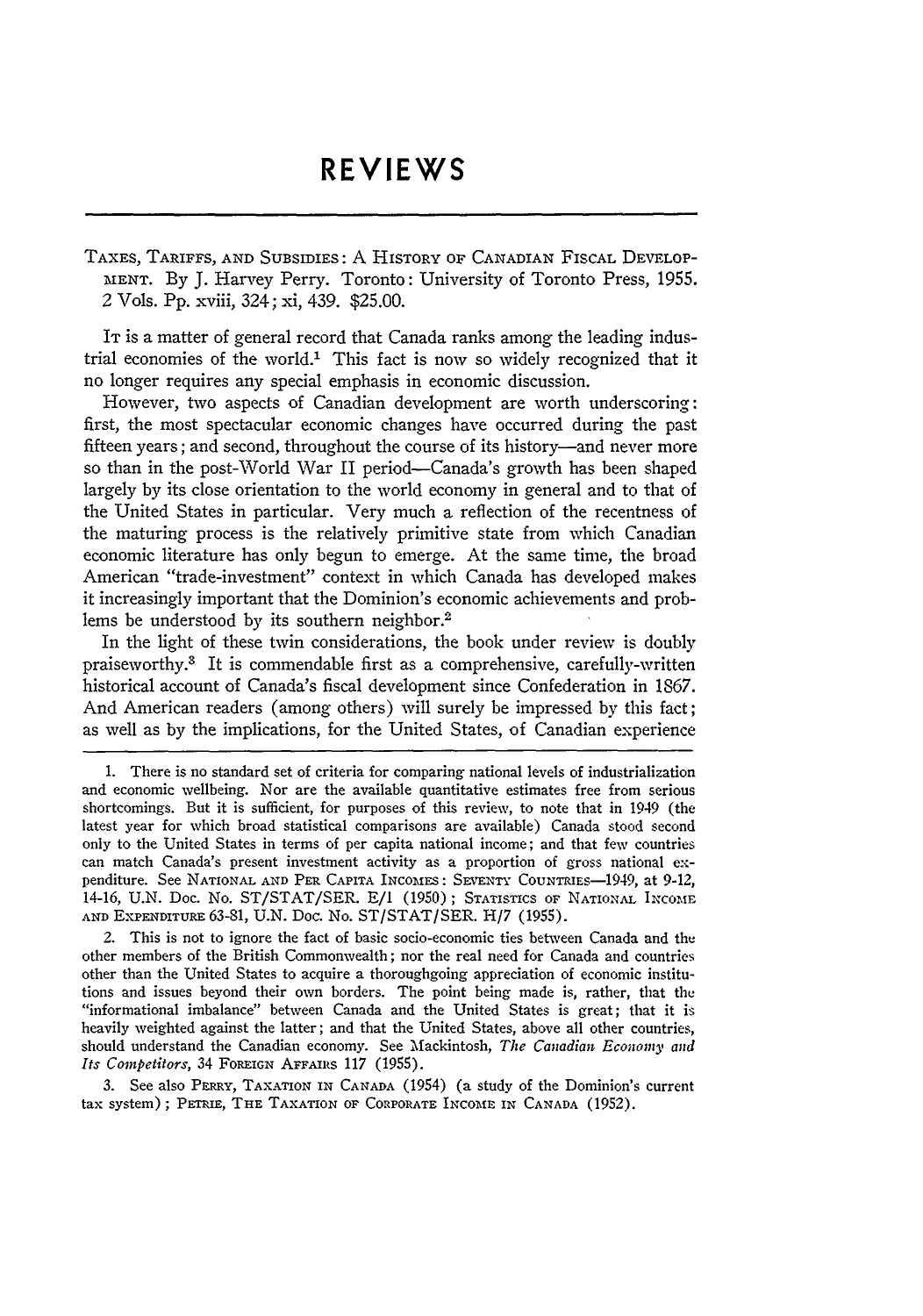with federalism, and by the powerful impact of American policy (and, indeed, of American existence) on this experience.

The author begins his story with a lucid survey of the "Background of Union."<sup>4</sup> Canada in the middle of the nineteenth century was a vast, resourcerich area whose western portion was largely unexplored and whose central and eastern regions were sparsely settled and unevenly developed. It was, moreover, an area plagued by rugged climate, by the most inadequate of transportation and communciation facilities, and by a sharp cultural cleavage between Englishand French-speaking groups. Superimposed on this combination of problems was the mother country's withdrawal of imperial trade preferences; and, far more serious, the ever-present pull of the powerful and rapidly growing United States-which only one year prior to Confederation had abrogated its freetrade Reciprocity Treaty with Canada, and which stood as a chronic threat to the survival of a country whose economic soundness left much to be desired.

In these adverse circumstances, it is hardly surprising that the constitutional arrangements for the new union envisaged a strong federal government clothed with both broad enumerated powers and all the ("residual") powers not specifically assigned to the agreeing provinces. Nor is it difficult to understand, in terms of the contemporary overwhelming importance of customs and excise duties, the vesting of "direct" (income and death) taxation authority in the provinces as well as in the federal government. The Fathers of Confederation would have had to possess superhuman foresight to realize that, in the years to come, the Judicial Committee of the Privy Council would so reinterpret the British North American Act as to transfer to the provinces many of the powers that had, in fact, been given to the national government;<sup>5</sup> and that the gradual development of direct taxation as the chief source of tax revenue would substantially impede federal efforts to implement a satisfactory government allocation of fiscal authority and an effective contracyclical fiscal system.

This, then, was the outlook confronting the newborn federation into which the provinces had been coaxed by federal assumption of their existing debts and by generous unconditional ("statutory") federal subsidies-consisting of "per capita" grants, grants "in support of government," and "special" grantsintended mainly as compensation for the provinces' surrender of their powers of indirect taxation. There followed a period of twenty-three "Years of Frustration"" during which disappointing economic growth intensified a fundamental controversy over tariff policy centering on the alternatives of reciprocity and protectionism. The year 1879 marks Canada's reluctant abandonment of strenuous and persistent attempts to obtain a renewal of reciprocity with an

<sup>4.</sup> Part I.

<sup>5.</sup> By way of ironic contrast, the author notes that "in the United States the central government, which was intended to be weak and subservient to the sovereign states, was clothed with enormous powers **by** the interpretation placed on the constitution by the Supreme Court." Pp. 8-9.

<sup>6.</sup> Part II.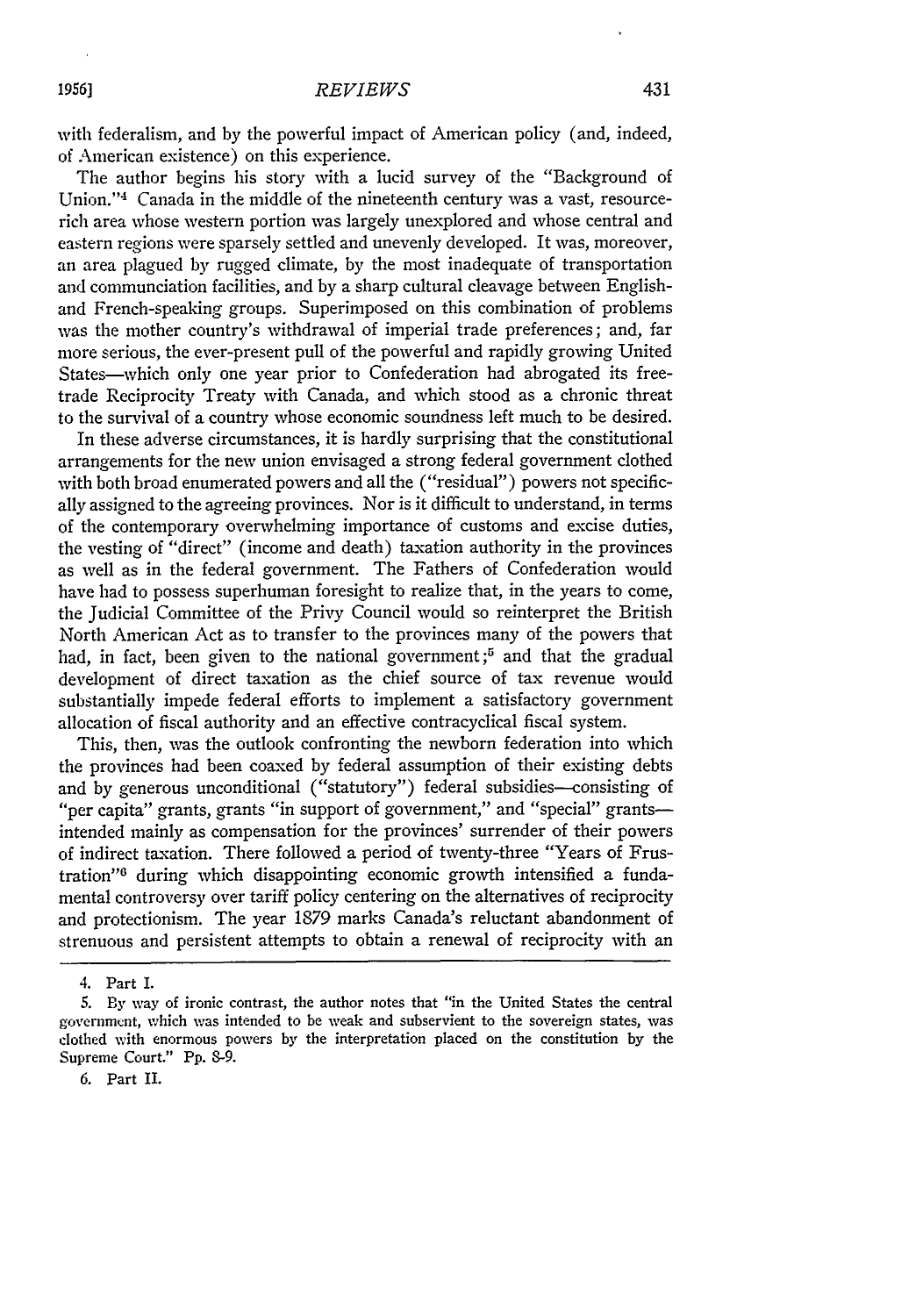indifferent United States, although this objective continued to haunt Canadian politics until shortly before the first World War. The National Policy of 1879 made protectionism a reality for Canada and was destined to exert a profound influence on the future course of Canadian economic development.<sup>7</sup>

In large measure, the 1890-1912 period spanned "Years of Fulfilment"<sup>8</sup> for the young Dominion. "The railways and other expensive overhead equipment so laboriously constructed in the previous period began to pay off, and a new spate of capital expenditures poured out as the crest of a flood."<sup>9</sup> All major sectors of the Canadian economy—agriculture, mining and manufacturing- partook of this prodigious growth, and it was natural that Canadians should decide that their National Policy was finally bearing fruit. This being the case, their rejection in 1911 of the United States' belated reciprocity offer was almost a foregone conclusion.

Meanwhile, subsidiary governments were beginning to flex their tax muscles. The earlier period had witnessed provincial and municipal tax changes, but they were either inconsequential or limited to relatively few governments. The distinguishing characteristics of the years between 1890 and 1912 were: (1) "the general entry of the provinces into the arena of direct taxation," $10$  and (2) the extraordinary degree to which Henry George's "single tax" found acceptance in western municipal tax structures (only to fade out during World War I and the twenties). $11$ 

"Financing World War I, 1912-19"<sup>12</sup> proved, with the benefit of hindsight, to be an object lesson in how public policy should not be conducted.<sup>13</sup> To a considerable extent, the cost of the war was met through loans or currency expansion; and under these inflationary methods and the regressive tax structure employed, those individuals whose financial position was weakest suffered the heaviest burden.14 Nor could the result have been otherwise in view of

7. Not a few Canadians--concerned about the limited extent to which other countries, especially the United States, have followed the Canadian lead in the relaxation of trade barriers since the end of World War II—are now giving deep thought to the question whether the Dominion should again chart a "National Policy" course. For a cogently reasoned analysis of this problem, see Mackintosh, *supra* note 2.

8. Part III.

**9.** P. 93.

**10.** P. 108.

11. With reference to the single tax, the author points out that "there was heated public agitation for its adoption right across the country." P. 130.

12. Part IV.

13. The author does acknowledge an imposing set of rationalizations for this fact, including: (1) the general assumption that the war would be both short and inexpensive; (2) the unfortunate coincidence that the Dominion's "railway-salvaging" program reached its peak at almost the same time as did the war expenditures; (3) governmental reluctance to detract by high taxes from the position Canada had attained as a land of opportunity in the decade before the war; and (4) the hard fact that, by the time of the war's outbreak, the provinces and municipalities had already encroached heavily on the field of direct taxation, and that they continued these inroads during the war.

14. Between the fiscal years 1915 and 1920, total tax revenues amounted to only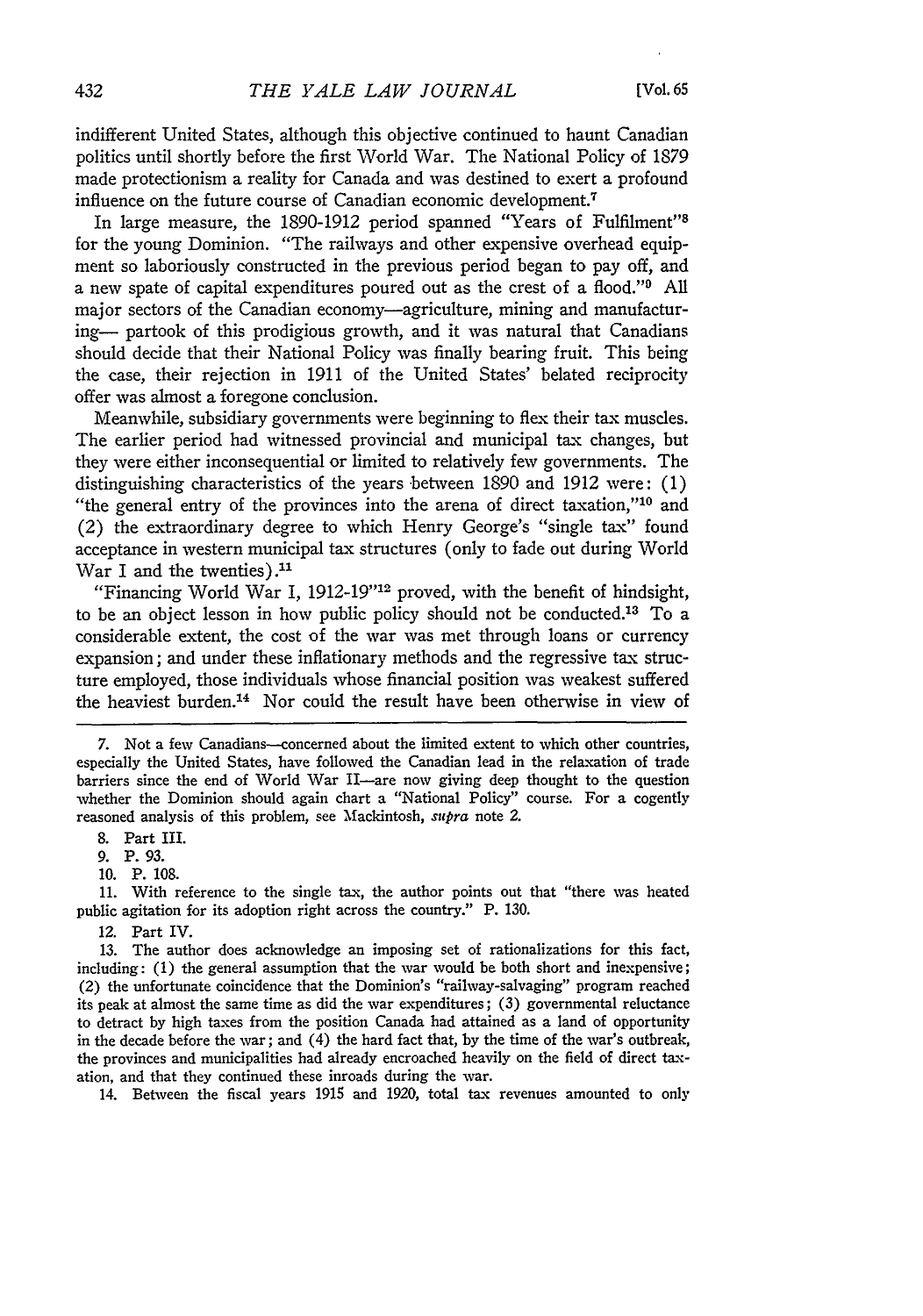the prevailing lack of appreciation of the "resource-channeling" role of taxation in wartime, and the consequent misconception of borrowing as a device for transferring the cost of war from the current generation to posterity. That these perverse financing techniques did not fundamentally interfere with Canada's wartime economic performance is to be attributed to the lightness of the demands made on government finances by the war.<sup>15</sup> Equally fortuitous-and fortunate-was the fact that the federal financial program was not hampered by the lack of fiscal co-ordination with the policies of the provincial governments, which were making haphazard upward changes in, and additions to, their tax structures.

Nevertheless, by 1920 the Dominion had introduced three major revenue instruments-excise taxes and personal and corporate income taxes. Despite the reluctance with which this was done and the caution with which the new taxes were exploited, the foundation had been laid for a broad revenue system freed from exclusive reliance on the tariff. The "Troublesome Twenties"<sup>16</sup> witnessed first the adoption and then the virtual elimination of the only modern federal tax weapon still lacking at the end of the war-the general sales tax. More important, those years "brought a resurgence of the economic expansion that had begun in 1896, and a further rapid development of municipal and provincial activities temporarily held back by the war. By contrast, the Dominion government, laboring under the burden of heavy outlays for debt interest and war pensions, played a diminishing role as the decade progressed."<sup>17</sup>

But the boom of the twenties had developed in an atmosphere of general ignorance of the cyclical process.<sup>18</sup> And all levels of government had become increasingly vulnerable to any sudden decline in economic activitythe Dominion through a reversal of its course away from dependence on the tariff, and the provinces and municipalities through heavy expenditure commitments and increasing dependence on taxation of postponable luxury-type consumption spending. On this flimsy institutional structure, the "Great Depression"'19 burst with unprecedented violence. The grim story of the thirties has been fully told in numerous other contexts. Paraphrasing the author's account of Canadian fiscal developments, it is sufficient to note that perhaps never was so much done by so many governments to aggravate such a widespread and crushing economic burden. At the very time when tax rates should have been lowered and expenditures increased, the most vigorous budget-

**1.** Canada was, of course, far from being alone in the enjoyment of its misguided pre-Keynesian bliss.

one-third of combined (war and other) expenditures; and "the personal income tax, one of the great pillars of the revenue system in World War II, produced less than **1** per cent of tax revenues in the earlier war." Pp. 163-64.

<sup>15.</sup> "It is estimated that war expenditure did not exceed 10 per cent of the national income during World War I, while in the later conflict at the peak nearly half of the national income was being turned to this purpose." P. 143.

<sup>16.</sup> Part V.

<sup>17.</sup> P. 193.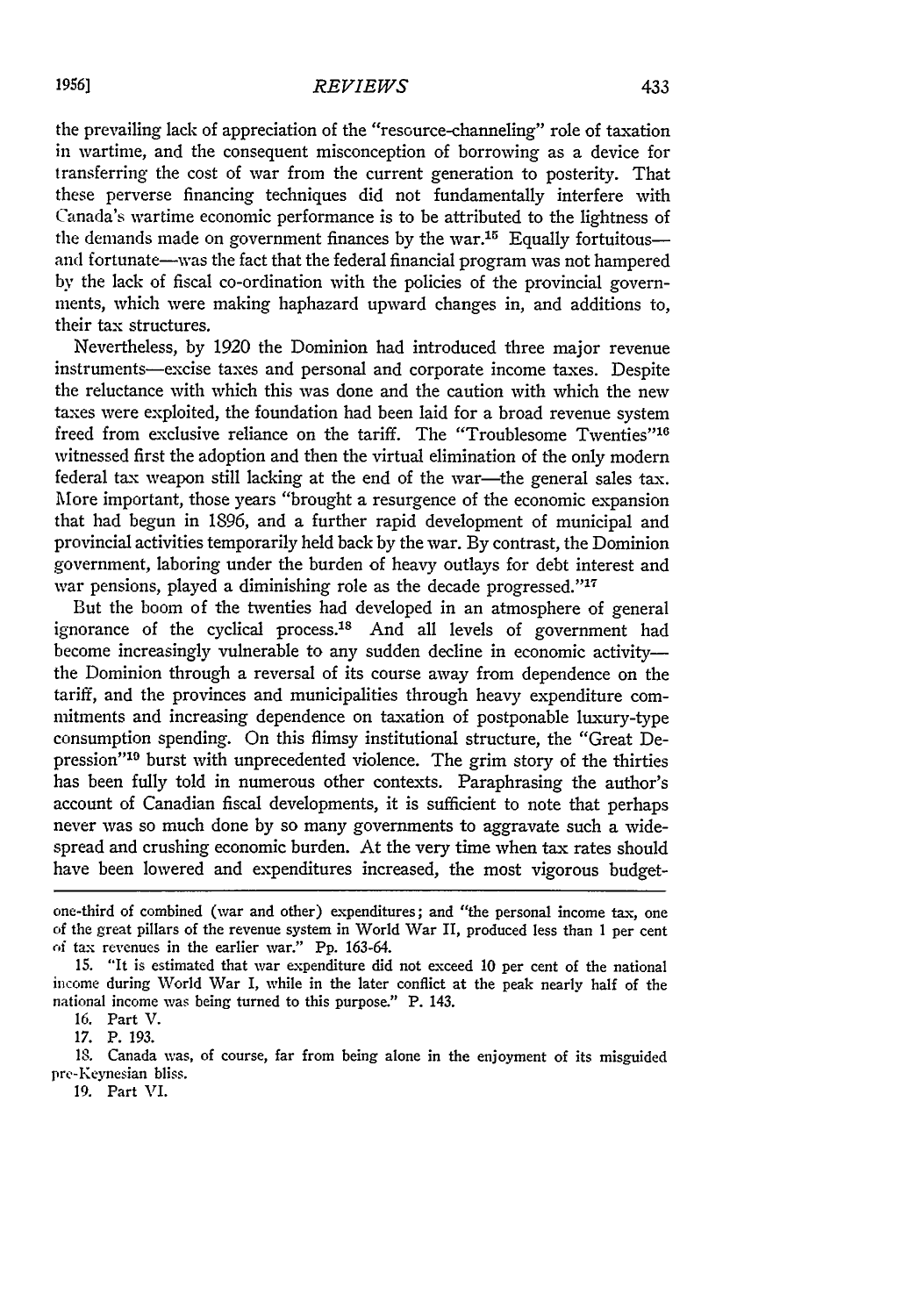balancing efforts were made. Sizeable deficits were often incurred, to be sure, but only because incomes were too low to provide the desired revenue, and economic misery so great as to require substantial relief expenditures by the federal government. By the end of the thirties, moreover, the policies of severe retrenchment pursued by the subsidiary governments--which were, after all, harrassed by the fact of limited borrowing power in the face of enormous need for funds- had produced the double effect of seriously weakening whatever contracyclical measures the federal authorities did undertake and reducing Dominion-provincial fiscal relations to a state of near-chaos.

Out of this economic catastrophe came the 1940 *Report of the Royal Commission on Dominion-Provincial Relations* (Rowell-Sirois Report), "a landmark in Canadian history comparable to Lord Dunham's Report of a century before."<sup>20</sup> Quite apart from its pioneering contribution to Canadian economic research, $21$  the Commission is notable for its unqualified advocacy of contracyclical budgetary policy, and for the bold recommendation that the Canadian Constitution be amended so as to vest in the federal government exclusive control of the personal income tax, all corporation taxes and the succession duty. Compensation for the provinces' loss of taxing power was to be rendered through  $(1)$  the Dominion's assumption of provincial debts and prime responsibility for unemployment relief, and (2) payment of "fiscal" and "emergency" grants to the provinces. But although the *Report* has strongly influenced subsequent Canadian fiscal development, its main proposals (described in part XI of the book under review, along with earlier and more recent subsidy schemes) became casualties of the war and of a general reluctance to implement the sweeping changes suggested.

Canada proceeded, however, to apply itself with remarkable energy and intelligence to "Financing World War II."<sup>22</sup> Armed with a mature approach to fiscal theory, as well as with the Wartime Tax Agreements **by** which the provinces surrendered their income tax rights in return for federal grants, the Dominion succeeded in covering **by** taxation more than half of its enormous wartime expenditures-"almost the maximum of accomplishment, and **. . .** more than most countries achieved."<sup>23</sup> The two chief instruments for reaching this result were the excess profits tax and the personal income tax. The most interesting feature of the excess profits tax was the elaborateness of its provisions defining "profits" and making allowance for tax relief under special circumstances; while the personal income tax "was given a greater prominence in the federal budget than ever before or since."24

22. Part VII.

23. P. 329.

24. P. 360.

<sup>20.</sup> P. 307.

<sup>21.</sup> See, especially, **REPORT OF THE** ROYAL **COmmISSION** ON DOMINION-PROvINCIAL .ELATIONS **bk.** I (1940), and the following studies prepared for the Commission in 1939: **S.** BATES, **THE** FINANCIAL HISTORY OF **CANADIAN GOVERNMENTS;** F. **A.** KNOX, **DOMINION** MONETARY POLICY, 1929-1934; W. A. MACKINTOSH, **THE** ECONOMIC **BACKGROUND** OF **DOMINION-PROVINCIAL** RELATIONS.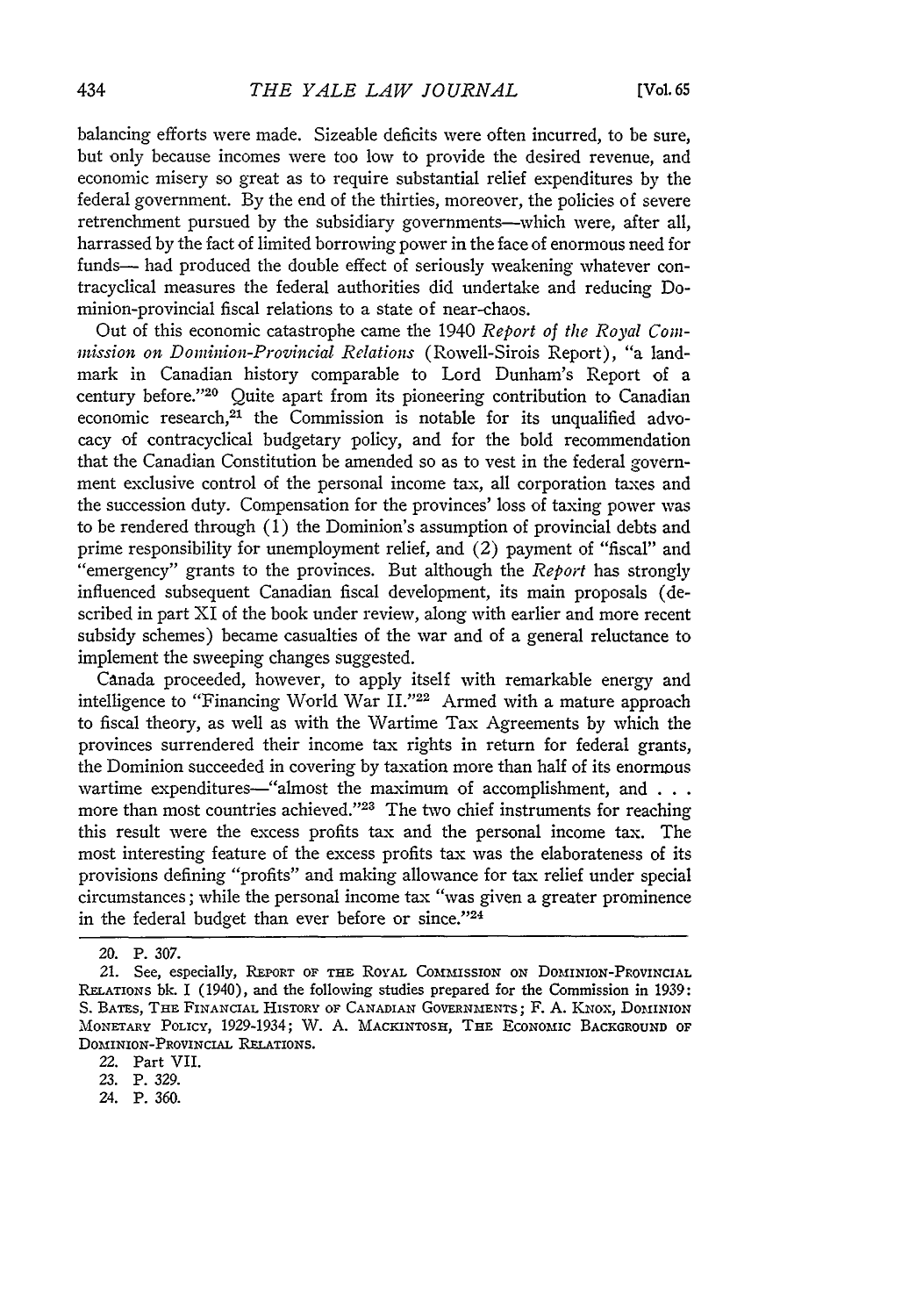In the final phase of development-"The Postwar Tax Experiment, 1946- $54$ "<sup>25</sup>—the keynote has been income and commodity tax reform designed to yield substantial compliance with the requirements of equity, income-employment stabilization, incentives to enterprise, and efficient administration. The 1947 balance-of-payments crisis, the 1950 outbreak of war in Korea and the 1951 enactment of a universal old age pensions law did, however, result "in the temporary restoration of tax rates at levels as high as those of World War II."<sup>26</sup> This has, furthermore, been the period during which: (1) under five-year agreements signed in 1947 and 1952 (excluding Quebec and Ontario, and Quebec respectively) provincial and municipal taxes were suspended in return for Dominion compensation; (2) Newfoundland in 1949 became the tenth Canadian province on the basis of tax-subsidy arrangements similar to those made with other members of the Confederation; (3) grave fiscal problems, temporarily set aside by wartime developments, have re-emerged to press heavily upon subsidiary governments struggling, with limited revenue sources, to provide the vast network of services demanded by an economy bursting with economic growth; and (4) through skilled negotiation on the international front (notably with reference to the General Agreement on Tariffs and Trade signed originally in 1947) the Dominion has made a significant contribution to world-wide lowering of commercial barriers.

Such, then, are the general outlines of Canadian fiscal history as definitively developed by Mr. Perry. There can be no question but that, in his careful marshalling and ordering of this complex material, he has performed an invaluable service for all those interested in this vital sphere of the Canadian economy. The author has also furnished the reader with a detailed factual account of "Main Events in Taxation, 1650-1954" **;27** a thorough tabular presentation of Canadian fiscal statistics<sup>28</sup> which would otherwise be available only in widely scattered sources, and often in a form not easily understood; and an exhaustive bibliography of official and private sources dating from the earliest years of Canadian history to the present.<sup>29</sup> Finally, not the least of his achievements has been to create a vivid picture of Canada's rapidly growing awareness of the fiscal obstacles to smoother economic development and her interest in subjecting these obstacles to scientific analysis.

In all fairness, however, some critical remarks remain to be made. The author himself is quick to concede a serious deficiency in interpretation of the events that he has so voluminously recorded.<sup>30</sup> It would, for example, have been most illuminating to discover the reasons why the problem of inter-governmental allocation of tax and spending powers is as far from solution as it ever

**<sup>25.</sup>** Part VIII.

*<sup>26.</sup>* P. 439.

**<sup>27.</sup>** App. **A.**

<sup>28.</sup> App. C.

<sup>29.</sup> Pp. 715-53.

<sup>30.</sup> P. viii.